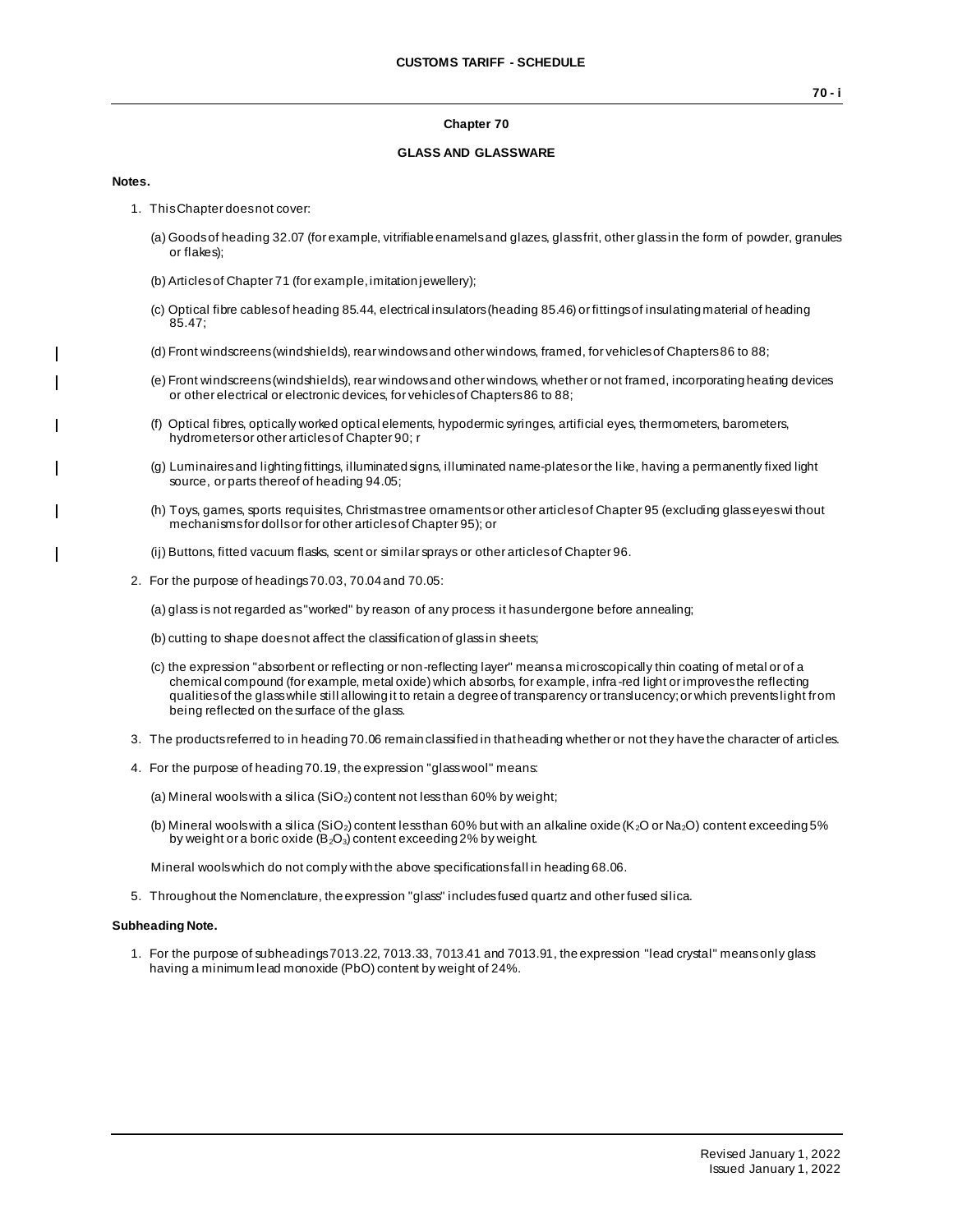$\blacksquare$ 

| <b>Tariff</b><br>Item   | <b>SS</b> | <b>Description of Goods</b>                                                                                                                                         | Unit of<br>Meas. | <b>MFN</b><br><b>Tariff</b> | <b>Applicable</b><br><b>Preferential Tariffs</b>                                                                            |
|-------------------------|-----------|---------------------------------------------------------------------------------------------------------------------------------------------------------------------|------------------|-----------------------------|-----------------------------------------------------------------------------------------------------------------------------|
|                         |           | 7001.00.00 00 Cullet and other waste and scrap of glass, excluding glass from<br>cathode-ray tubes or other activated glass of heading 85.49; glass in the<br>mass. | <b>KGM</b>       | Free                        | CCCT, LDCT, GPT, UST,<br>MXT, CIAT, CT, CRT, IT,<br>NT, SLT, PT, COLT, JT,<br>PAT, HNT, KRT, CEUT,<br>UAT, CPTPT, UKT: Free |
| 70.02                   |           | Glass in balls (other than microspheres of heading 70.18), rods or tubes,<br>unworked.                                                                              |                  |                             |                                                                                                                             |
| 7002.10.00 00 -Balls    |           |                                                                                                                                                                     | <b>KGM</b>       | Free                        | CCCT, LDCT, GPT, UST,<br>MXT, CIAT, CT, CRT, IT,<br>NT, SLT, PT, COLT, JT,<br>PAT, HNT, KRT, CEUT,<br>UAT, CPTPT, UKT: Free |
| 7002.20.00 00 -Rods     |           |                                                                                                                                                                     | <b>KGM</b>       | Free                        | CCCT, LDCT, GPT, UST,<br>MXT, CIAT, CT, CRT, IT,<br>NT, SLT, PT, COLT, JT,<br>PAT, HNT, KRT, CEUT,<br>UAT, CPTPT, UKT: Free |
|                         |           | -Tubes:                                                                                                                                                             |                  |                             |                                                                                                                             |
|                         |           | 7002.31.00 00 - - Of fused quartz or other fused silica                                                                                                             | KGM              | Free                        | CCCT, LDCT, GPT, UST,<br>MXT, CIAT, CT, CRT, IT,<br>NT, SLT, PT, COLT, JT,<br>PAT, HNT, KRT, CEUT,<br>UAT, CPTPT, UKT: Free |
|                         |           | 7002.32.00 00 - - Of other glass having a linear coefficient of expansion not exceeding<br>5x10 <sup>-6</sup> per Kelvin within a temperature range of 0°C to 300°C | KGM              | Free                        | CCCT, LDCT, GPT, UST,<br>MXT, CIAT, CT, CRT, IT,<br>NT, SLT, PT, COLT, JT,<br>PAT, HNT, KRT, CEUT,<br>UAT, CPTPT, UKT: Free |
| 7002.39.00 00 - - Other |           |                                                                                                                                                                     | <b>KGM</b>       | Free                        | CCCT, LDCT, GPT, UST,<br>MXT, CIAT, CT, CRT, IT,<br>NT, SLT, PT, COLT, JT,<br>PAT, HNT, KRT, CEUT,<br>UAT, CPTPT, UKT: Free |
| 70.03                   |           | Cast glass and rolled glass, in sheets or profiles, whether or not having<br>an absorbent, reflecting or non-reflecting layer, but not otherwise<br>worked.         |                  |                             |                                                                                                                             |
|                         |           | -Non-wired sheets:                                                                                                                                                  |                  |                             |                                                                                                                             |
|                         |           | 7003.12.00 00 - -Coloured throughout the mass (body tinted), opacified, flashed or<br>having an absorbent, reflecting or non-reflecting layer                       | <b>MTK</b>       | Free                        | CCCT, LDCT, GPT, UST,<br>MXT, CIAT, CT, CRT, IT,<br>NT, SLT, PT, COLT, JT,<br>PAT, HNT, KRT, CEUT,<br>UAT, CPTPT, UKT: Free |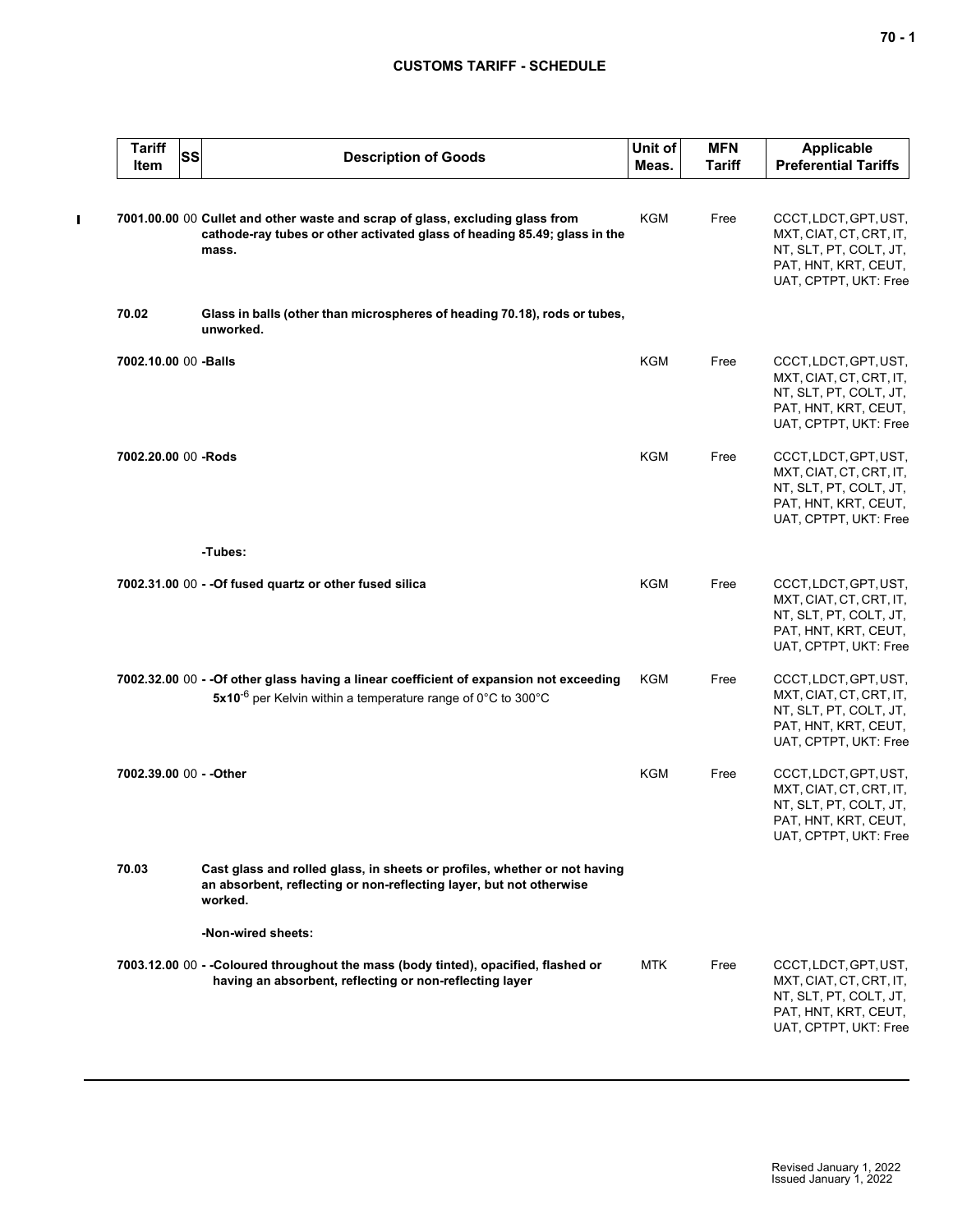| <b>Tariff</b>            | SS                                                                                                                                                                   | Unit of                         | <b>MFN</b> | <b>Applicable</b>                                                                                                           |
|--------------------------|----------------------------------------------------------------------------------------------------------------------------------------------------------------------|---------------------------------|------------|-----------------------------------------------------------------------------------------------------------------------------|
| Item                     | <b>Description of Goods</b>                                                                                                                                          | Meas.                           | Tariff     | <b>Preferential Tariffs</b>                                                                                                 |
| 7003.19.00 00 - - Other  |                                                                                                                                                                      | <b>MTK</b>                      | Free       | CCCT, LDCT, GPT, UST,<br>MXT, CIAT, CT, CRT, IT,<br>NT, SLT, PT, COLT, JT,<br>PAT, HNT, KRT, CEUT,<br>UAT, CPTPT, UKT: Free |
|                          | 7003.20.00 00 - Wired sheets                                                                                                                                         | <b>MTK</b>                      | Free       | CCCT, LDCT, GPT, UST,<br>MXT, CIAT, CT, CRT, IT,<br>NT, SLT, PT, COLT, JT,<br>PAT, HNT, KRT, CEUT,<br>UAT, CPTPT, UKT: Free |
| 7003.30.00 00 - Profiles |                                                                                                                                                                      |                                 | Free       | CCCT, LDCT, GPT, UST,<br>MXT, CIAT, CT, CRT, IT,<br>NT, SLT, PT, COLT, JT,<br>PAT, HNT, KRT, CEUT,<br>UAT, CPTPT, UKT: Free |
| 70.04                    | Drawn glass and blown glass, in sheets, whether or not having an<br>absorbent, reflecting or non-reflecting layer, but not otherwise worked.                         |                                 |            |                                                                                                                             |
|                          | 7004.20.00 00 -Glass, coloured throughout the mass (body tinted), opacified, flashed<br>or having an absorbent, reflecting or non-reflecting layer                   | MTK                             | Free       | CCCT, LDCT, GPT, UST,<br>MXT, CIAT, CT, CRT, IT,<br>NT, SLT, PT, COLT, JT,<br>PAT, HNT, KRT, CEUT,<br>UAT, CPTPT, UKT: Free |
|                          | 7004.90.00 00 - Other glass                                                                                                                                          | <b>MTK</b>                      | Free       | CCCT, LDCT, GPT, UST,<br>MXT, CIAT, CT, CRT, IT,<br>NT, SLT, PT, COLT, JT,<br>PAT, HNT, KRT, CEUT,<br>UAT, CPTPT, UKT: Free |
| 70.05                    | Float glass and surface ground or polished glass, in sheets, whether or<br>not having an absorbent, reflecting or non-reflecting layer, but not<br>otherwise worked. |                                 |            |                                                                                                                             |
| 7005.10.00               | -Non-wired glass, having an absorbent, reflecting or non-reflecting layer                                                                                            |                                 | Free       | CCCT, LDCT, GPT, UST,<br>MXT, CIAT, CT, CRT, IT,<br>NT, SLT, PT, COLT, JT,<br>PAT, HNT, KRT, CEUT,<br>UAT, CPTPT, UKT: Free |
|                          |                                                                                                                                                                      | <b>MTK</b><br><b>MTK</b>        |            |                                                                                                                             |
|                          | -Other non-wired glass:                                                                                                                                              |                                 |            |                                                                                                                             |
| 7005.21.00               | - -Coloured throughout the mass (body tinted), opacified, flashed or<br>merely surface ground                                                                        |                                 | Free       | CCCT, LDCT, GPT, UST,<br>MXT, CIAT, CT, CRT, IT,<br>NT, SLT, PT, COLT, JT,<br>PAT, HNT, KRT, CEUT,<br>UAT, CPTPT, UKT: Free |
|                          | -----Float glass, coloured green throughout the mass:                                                                                                                | <b>MTK</b><br><b>MTK</b><br>MTK |            |                                                                                                                             |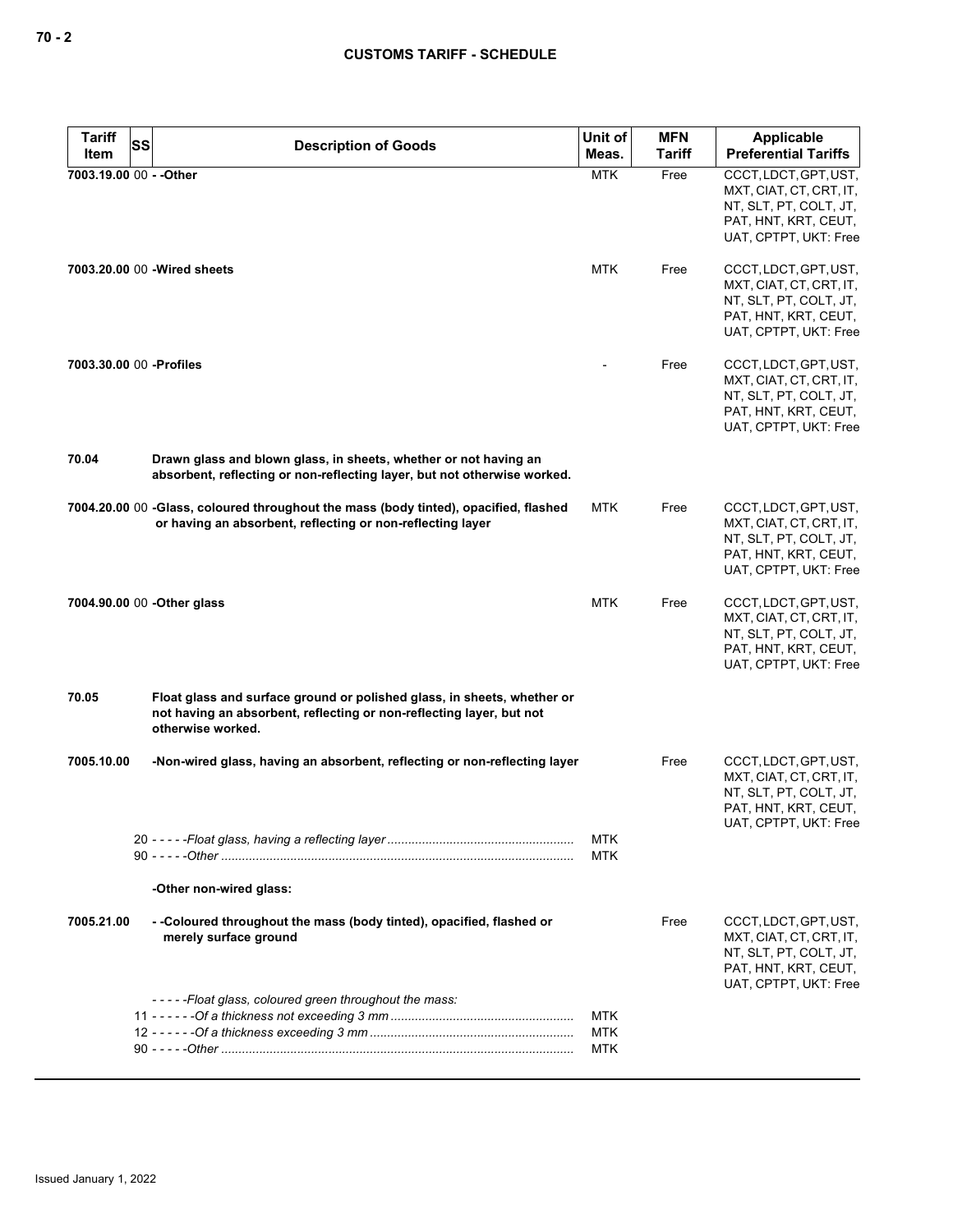| <b>Tariff</b><br>Item | <b>SS</b><br><b>Description of Goods</b>                                                                                                                                                                    | Unit of<br>Meas.                                     | <b>MFN</b><br><b>Tariff</b> | <b>Applicable</b><br><b>Preferential Tariffs</b>                                                                            |
|-----------------------|-------------------------------------------------------------------------------------------------------------------------------------------------------------------------------------------------------------|------------------------------------------------------|-----------------------------|-----------------------------------------------------------------------------------------------------------------------------|
| 7005.29.00            | --Other                                                                                                                                                                                                     |                                                      | Free                        | CCCT, LDCT, GPT, UST,<br>MXT, CIAT, CT, CRT, IT,<br>NT, SLT, PT, COLT, JT,<br>PAT, HNT, KRT, CEUT,<br>UAT, CPTPT, UKT: Free |
|                       | 30 - - - - - Of a thickness exceeding 3 mm but not exceeding 4 mm<br>40 - - - - - Of a thickness exceeding 4 mm but not exceeding 5 mm<br>50 - - - - - Of a thickness exceeding 5 mm but not exceeding 6 mm | <b>MTK</b><br><b>MTK</b><br><b>MTK</b><br><b>MTK</b> |                             |                                                                                                                             |
|                       | 60 - - - - - Of a thickness exceeding 6 mm but not exceeding 10 mm                                                                                                                                          | <b>MTK</b><br><b>MTK</b>                             |                             |                                                                                                                             |
|                       | 7005.30.00 00 - Wired glass                                                                                                                                                                                 | <b>MTK</b>                                           | Free                        | CCCT, LDCT, GPT, UST,<br>MXT, CIAT, CT, CRT, IT,<br>NT, SLT, PT, COLT, JT,<br>PAT, HNT, KRT, CEUT,<br>UAT, CPTPT, UKT: Free |
|                       | 7006.00.00 00 Glass of heading 70.03, 70.04 or 70.05, bent, edge-worked, engraved,<br>drilled, enamelled or otherwise worked, but not framed or fitted with<br>other materials.                             | <b>MTK</b>                                           | Free                        | CCCT, LDCT, GPT, UST,<br>MXT, CIAT, CT, CRT, IT,<br>NT, SLT, PT, COLT, JT,<br>PAT, HNT, KRT, CEUT,<br>UAT, CPTPT, UKT: Free |
| 70.07                 | Safety glass, consisting of toughened (tempered) or laminated glass.                                                                                                                                        |                                                      |                             |                                                                                                                             |
|                       | -Toughened (tempered) safety glass:                                                                                                                                                                         |                                                      |                             |                                                                                                                             |
|                       | 7007.11.00 00 - - Of size and shape suitable for incorporation in vehicles, aircraft,<br>spacecraft or vessels                                                                                              | <b>MTK</b>                                           | Free                        | CCCT, LDCT, GPT, UST,<br>MXT, CIAT, CT, CRT, IT,<br>NT, SLT, PT, COLT, JT,<br>PAT, HNT, KRT, CEUT,<br>UAT, CPTPT, UKT: Free |
| 7007.19.00            | - -Other                                                                                                                                                                                                    |                                                      | Free                        | CCCT, LDCT, GPT, UST,<br>MXT, CIAT, CT, CRT, IT,<br>NT, SLT, PT, COLT, JT,<br>PAT, HNT, KRT, CEUT,<br>UAT, CPTPT, UKT: Free |
|                       | -----Other, colourless:                                                                                                                                                                                     | <b>MTK</b><br><b>MTK</b>                             |                             |                                                                                                                             |
|                       |                                                                                                                                                                                                             | <b>MTK</b><br><b>MTK</b>                             |                             |                                                                                                                             |
|                       | -Laminated safety glass:                                                                                                                                                                                    |                                                      |                             |                                                                                                                             |
|                       | 7007.21.00 00 - - Of size and shape suitable for incorporation in vehicles, aircraft,<br>spacecraft or vessels                                                                                              | <b>MTK</b>                                           | Free                        | CCCT, LDCT, GPT, UST,<br>MXT, CIAT, CT, CRT, IT,<br>NT, SLT, PT, COLT, JT,<br>PAT, HNT, KRT, CEUT,<br>UAT, CPTPT, UKT: Free |

 $\mathbf{I}$ 

 $\frac{1}{1}$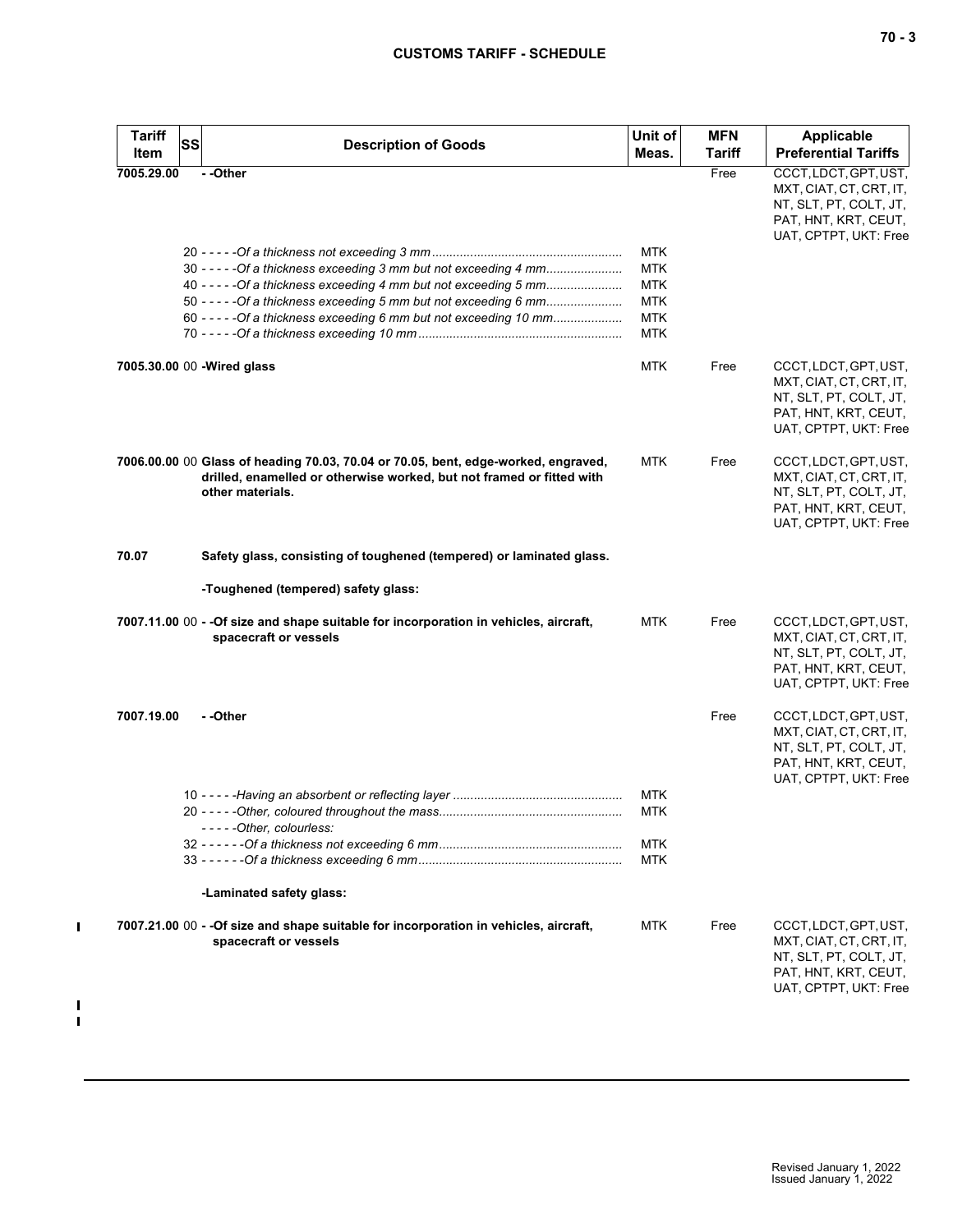| Tariff<br><b>SS</b><br>Item | <b>Description of Goods</b>                                                                                                                                                                                                   | Unit of<br>Meas.         | <b>MFN</b><br><b>Tariff</b> | Applicable<br><b>Preferential Tariffs</b>                                                                                   |
|-----------------------------|-------------------------------------------------------------------------------------------------------------------------------------------------------------------------------------------------------------------------------|--------------------------|-----------------------------|-----------------------------------------------------------------------------------------------------------------------------|
| 7007.29.00 00 - - Other     |                                                                                                                                                                                                                               | <b>MTK</b>               | Free                        | CCCT, LDCT, GPT, UST,<br>MXT, CIAT, CT, CRT, IT,<br>NT, SLT, PT, COLT, JT,<br>PAT, HNT, KRT, CEUT,<br>UAT, CPTPT, UKT: Free |
|                             | 7008.00.00 00 Multiple-walled insulating units of glass.                                                                                                                                                                      | <b>MTK</b>               | Free                        | CCCT, LDCT, GPT, UST,<br>MXT, CIAT, CT, CRT, IT,<br>NT, SLT, PT, COLT, JT,<br>PAT, HNT, KRT, CEUT,<br>UAT, CPTPT, UKT: Free |
| 70.09                       | Glass mirrors, whether or not framed, including rear-view mirrors.                                                                                                                                                            |                          |                             |                                                                                                                             |
| 7009.10.00                  | -Rear-view mirrors for vehicles                                                                                                                                                                                               |                          | Free                        | CCCT, LDCT, GPT, UST,<br>MXT, CIAT, CT, CRT, IT,<br>NT, SLT, PT, COLT, JT,<br>PAT, HNT, KRT, CEUT,<br>UAT, CPTPT, UKT: Free |
|                             | $---Exterior$                                                                                                                                                                                                                 | <b>NMB</b>               |                             |                                                                                                                             |
|                             |                                                                                                                                                                                                                               | <b>NMB</b><br><b>NMB</b> |                             |                                                                                                                             |
|                             | -Other:                                                                                                                                                                                                                       |                          |                             |                                                                                                                             |
|                             | 7009.91.00 00 - - Unframed                                                                                                                                                                                                    | <b>MTK</b>               | Free                        | CCCT, LDCT, GPT, UST,<br>MXT, CIAT, CT, CRT, IT,<br>NT, SLT, PT, COLT, JT,<br>PAT, HNT, KRT, CEUT,<br>UAT, CPTPT, UKT: Free |
| 7009.92.00 00 - - Framed    |                                                                                                                                                                                                                               | <b>NMB</b>               | Free                        | CCCT, LDCT, GPT, UST,<br>MXT, CIAT, CT, CRT, IT,<br>NT, SLT, PT, COLT, JT,<br>PAT, HNT, KRT, CEUT,<br>UAT, CPTPT, UKT: Free |
| 70.10                       | Carboys, bottles, flasks, jars, pots, phials, ampoules and other<br>containers, of glass, of a kind used for the conveyance or packing of<br>goods; preserving jars of glass; stoppers, lids and other closures, of<br>glass. |                          |                             |                                                                                                                             |
|                             | 7010.10.00 00 - Ampoules                                                                                                                                                                                                      | GRO                      | Free                        | CCCT, LDCT, GPT, UST,<br>MXT, CIAT, CT, CRT, IT,<br>NT, SLT, PT, COLT, JT,<br>PAT, HNT, KRT, CEUT,<br>UAT, CPTPT, UKT: Free |
|                             | 7010.20.00 00 -Stoppers, lids and other closures                                                                                                                                                                              | <b>GRO</b>               | Free                        | CCCT, LDCT, GPT, UST,<br>MXT, CIAT, CT, CRT, IT,<br>NT, SLT, PT, COLT, JT,<br>PAT, HNT, KRT, CEUT,<br>UAT, CPTPT, UKT: Free |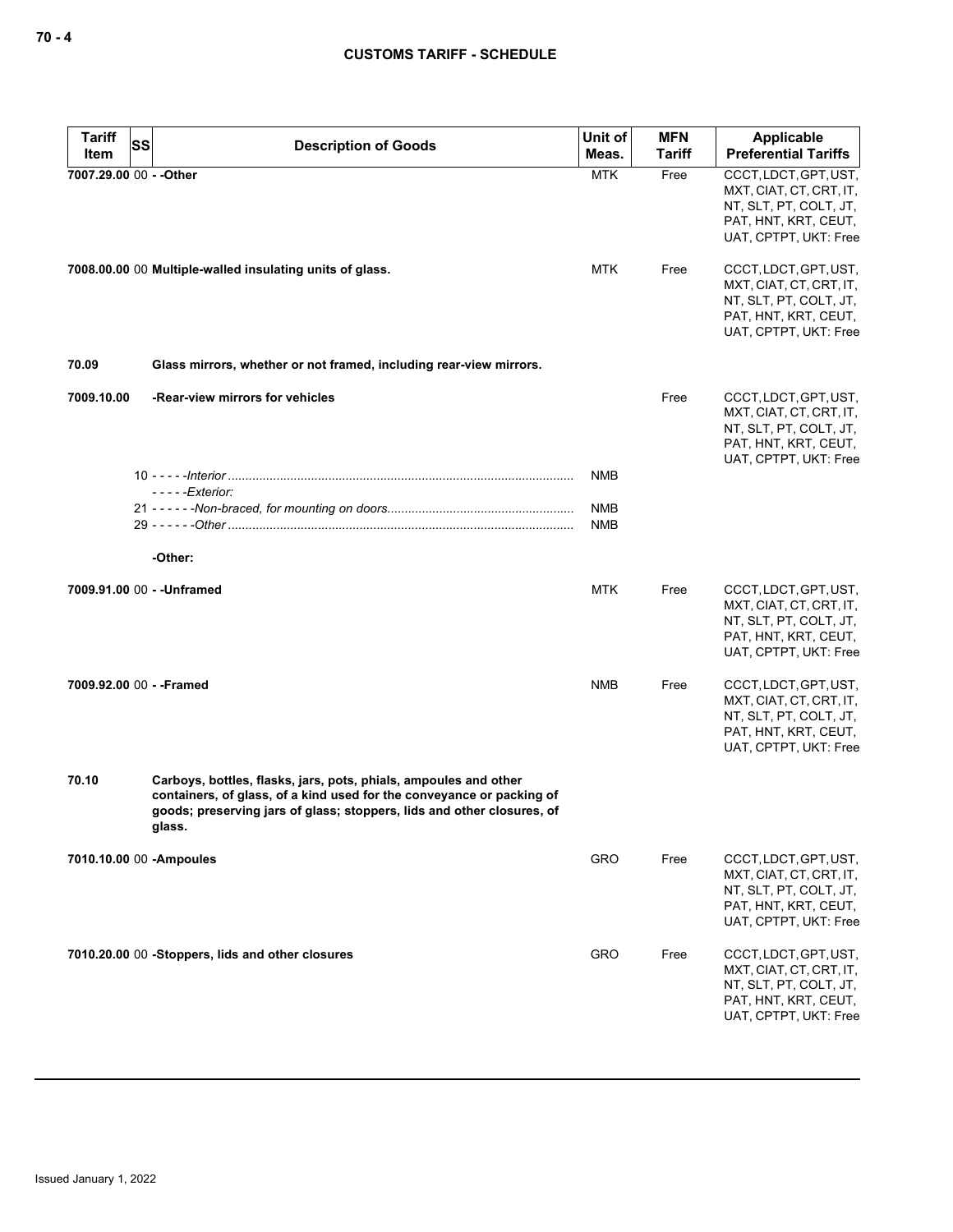| <b>Tariff</b><br><b>SS</b><br>Item | <b>Description of Goods</b>                                                                                                                                               | Unit of<br>Meas. | <b>MFN</b><br><b>Tariff</b> | <b>Applicable</b><br><b>Preferential Tariffs</b>                                                                            |
|------------------------------------|---------------------------------------------------------------------------------------------------------------------------------------------------------------------------|------------------|-----------------------------|-----------------------------------------------------------------------------------------------------------------------------|
| 7010.90.00                         | -Other                                                                                                                                                                    |                  | Free                        | CCCT, LDCT, GPT, UST,<br>MXT, CIAT, CT, CRT, IT,                                                                            |
|                                    |                                                                                                                                                                           |                  |                             | NT, SLT, PT, COLT, JT,<br>PAT, HNT, KRT, CEUT,<br>UAT, CPTPT, UKT: Free                                                     |
|                                    | -----Food preserve containers:                                                                                                                                            |                  |                             |                                                                                                                             |
|                                    | 21 - - - - - - - Having a wide mouth, outside diameter of 38 mm or more                                                                                                   | GRO              |                             |                                                                                                                             |
|                                    | $---Other:$                                                                                                                                                               | GRO              |                             |                                                                                                                             |
|                                    |                                                                                                                                                                           | GRO              |                             |                                                                                                                             |
|                                    |                                                                                                                                                                           | GRO              |                             |                                                                                                                             |
|                                    |                                                                                                                                                                           | GRO              |                             |                                                                                                                             |
|                                    |                                                                                                                                                                           | GRO              |                             |                                                                                                                             |
|                                    | 96 - - - - - - Having a wide mouth, outside diameter of 38 mm or more                                                                                                     | GRO              |                             |                                                                                                                             |
|                                    |                                                                                                                                                                           | GRO              |                             |                                                                                                                             |
| 70.11                              | Glass envelopes (including bulbs and tubes), open, and glass parts<br>thereof, without fittings, for electric lamps and light sources, cathode-<br>ray tubes or the like. |                  |                             |                                                                                                                             |
|                                    | 7011.10.00 00 - For electric lighting                                                                                                                                     | <b>MIL</b>       | Free                        | CCCT, LDCT, GPT, UST,<br>MXT, CIAT, CT, CRT, IT,<br>NT, SLT, PT, COLT, JT,<br>PAT, HNT, KRT, CEUT,<br>UAT, CPTPT, UKT: Free |
| 7011.20                            | -For cathode-ray tubes                                                                                                                                                    |                  |                             |                                                                                                                             |
|                                    | 7011.20.10 00 - - - Cones (funnels)                                                                                                                                       | <b>NMB</b>       | Free                        | CCCT, LDCT, GPT, UST,<br>MXT, CIAT, CT, CRT, IT,<br>NT, SLT, PT, COLT, JT,<br>PAT, HNT, KRT, CEUT,<br>UAT, CPTPT, UKT: Free |
| 7011.20.90 00 - - - Other          |                                                                                                                                                                           | <b>NMB</b>       | Free                        | CCCT, LDCT, GPT, UST,<br>MXT, CIAT, CT, CRT, IT,<br>NT, SLT, PT, COLT, JT,<br>PAT, HNT, KRT, CEUT,<br>UAT, CPTPT, UKT: Free |
| 7011.90.00 00 - Other              |                                                                                                                                                                           |                  | Free                        | CCCT, LDCT, GPT, UST,<br>MXT, CIAT, CT, CRT, IT,<br>NT, SLT, PT, COLT, JT,<br>PAT, HNT, KRT, CEUT,<br>UAT, CPTPT, UKT: Free |
| 70.13                              | Glassware of a kind used for table, kitchen, toilet, office, indoor<br>decoration or similar purposes (other than that of heading 70.10 or<br>70.18).                     |                  |                             |                                                                                                                             |
|                                    | 7013.10.00 00 -Of glass-ceramics<br>Ctomuare drinking gloogen, other than of gloog coromic                                                                                | <b>NMB</b>       | Free                        | CCCT, LDCT, GPT, UST,<br>MXT, CIAT, CT, CRT, IT,<br>NT, SLT, PT, COLT, JT,<br>PAT, HNT, KRT, CEUT,<br>UAT, CPTPT, UKT: Free |

**-Stemware drinking glasses, other than of glass-ceramics:**

 $\blacksquare$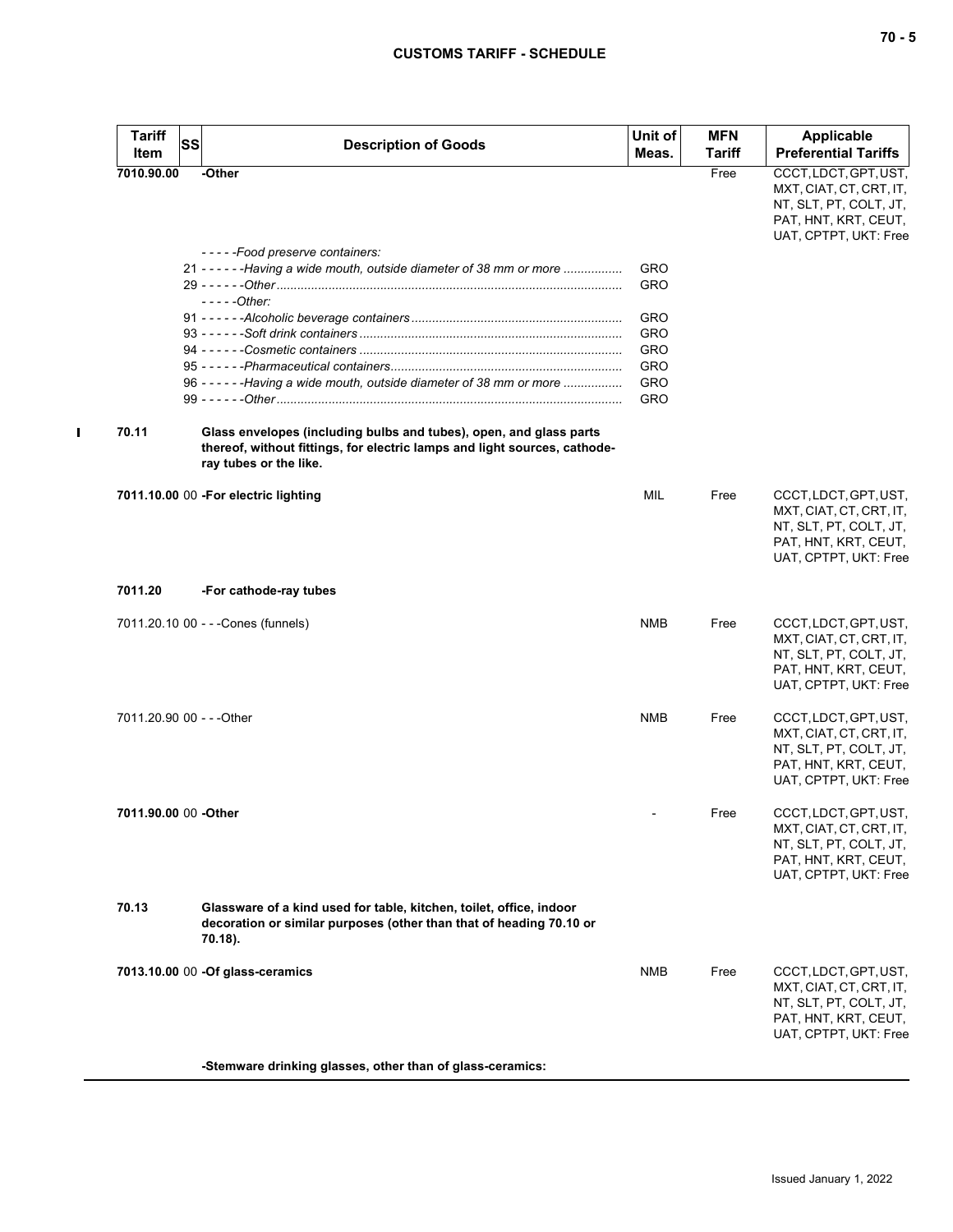| <b>Tariff</b><br>Item | <b>SS</b><br><b>Description of Goods</b>                                                                                                                       | Unit of<br>Meas.                | <b>MFN</b><br><b>Tariff</b> | <b>Applicable</b><br><b>Preferential Tariffs</b>                                                                            |
|-----------------------|----------------------------------------------------------------------------------------------------------------------------------------------------------------|---------------------------------|-----------------------------|-----------------------------------------------------------------------------------------------------------------------------|
| 7013.22.00            | -- Of lead crystal                                                                                                                                             | <b>NMB</b><br><b>NMB</b>        | Free                        | CCCT, LDCT, GPT, UST,<br>MXT, CIAT, CT, CRT, IT,<br>NT, SLT, PT, COLT, JT,<br>PAT, HNT, KRT, CEUT,<br>UAT, CPTPT, UKT: Free |
|                       | 7013.28.00 00 - - Other                                                                                                                                        | NMB                             | Free                        | CCCT, LDCT, GPT, UST,<br>MXT, CIAT, CT, CRT, IT,<br>NT, SLT, PT, COLT, JT,<br>PAT, HNT, KRT, CEUT,<br>UAT, CPTPT, UKT: Free |
|                       | -Other drinking glasses, other than of glass-ceramics:                                                                                                         |                                 |                             |                                                                                                                             |
|                       | 7013.33.00 00 - - Of lead crystal                                                                                                                              | <b>NMB</b>                      | Free                        | CCCT, LDCT, GPT, UST,<br>MXT, CIAT, CT, CRT, IT,<br>NT, SLT, PT, COLT, JT,<br>PAT, HNT, KRT, CEUT,<br>UAT, CPTPT, UKT: Free |
|                       | 7013.37.00 00 - - Other                                                                                                                                        | <b>NMB</b>                      | Free                        | CCCT, LDCT, GPT, UST,<br>MXT, CIAT, CT, CRT, IT,<br>NT, SLT, PT, COLT, JT,<br>PAT, HNT, KRT, CEUT,<br>UAT, CPTPT, UKT: Free |
|                       | -Glassware of a kind used for table (other than drinking glasses) or<br>kitchen purposes, other than of glass-ceramics:                                        |                                 |                             |                                                                                                                             |
| 7013.41.00            | --Of lead crystal<br>20 - - - - - Decanters, subject to customs duty based on excise duty                                                                      | <b>NMB</b><br><b>NMB</b>        | Free                        | CCCT, LDCT, GPT, UST,<br>MXT, CIAT, CT, CRT, IT,<br>NT, SLT, PT, COLT, JT,<br>PAT, HNT, KRT, CEUT,<br>UAT, CPTPT, UKT: Free |
|                       | 7013.42.00 00 - - Of glass having a linear coefficient of expansion not exceding 5 x 10 <sup>-6</sup><br>per Kelvin within a temperature range of 0°C to 300°C | NMB                             | Free                        | CCCT, LDCT, GPT, UST,<br>MXT, CIAT, CT, CRT, IT,<br>NT, SLT, PT, COLT, JT,<br>PAT, HNT, KRT, CEUT,<br>UAT, CPTPT, UKT: Free |
| 7013.49.00            | - -Other                                                                                                                                                       |                                 | Free                        | CCCT, LDCT, GPT, UST,<br>MXT, CIAT, CT, CRT, IT,<br>NT, SLT, PT, COLT, JT,<br>PAT, HNT, KRT, CEUT,<br>UAT, CPTPT, UKT: Free |
|                       | 30 - - - - - Decanters, subject to customs duty based on excise duty<br>50 -----Coffee mugs, beer mugs, tankards, shot glasses and mixing glasses              | NMB<br><b>NMB</b><br>NMB<br>NMB |                             |                                                                                                                             |
|                       | -Other glassware:                                                                                                                                              |                                 |                             |                                                                                                                             |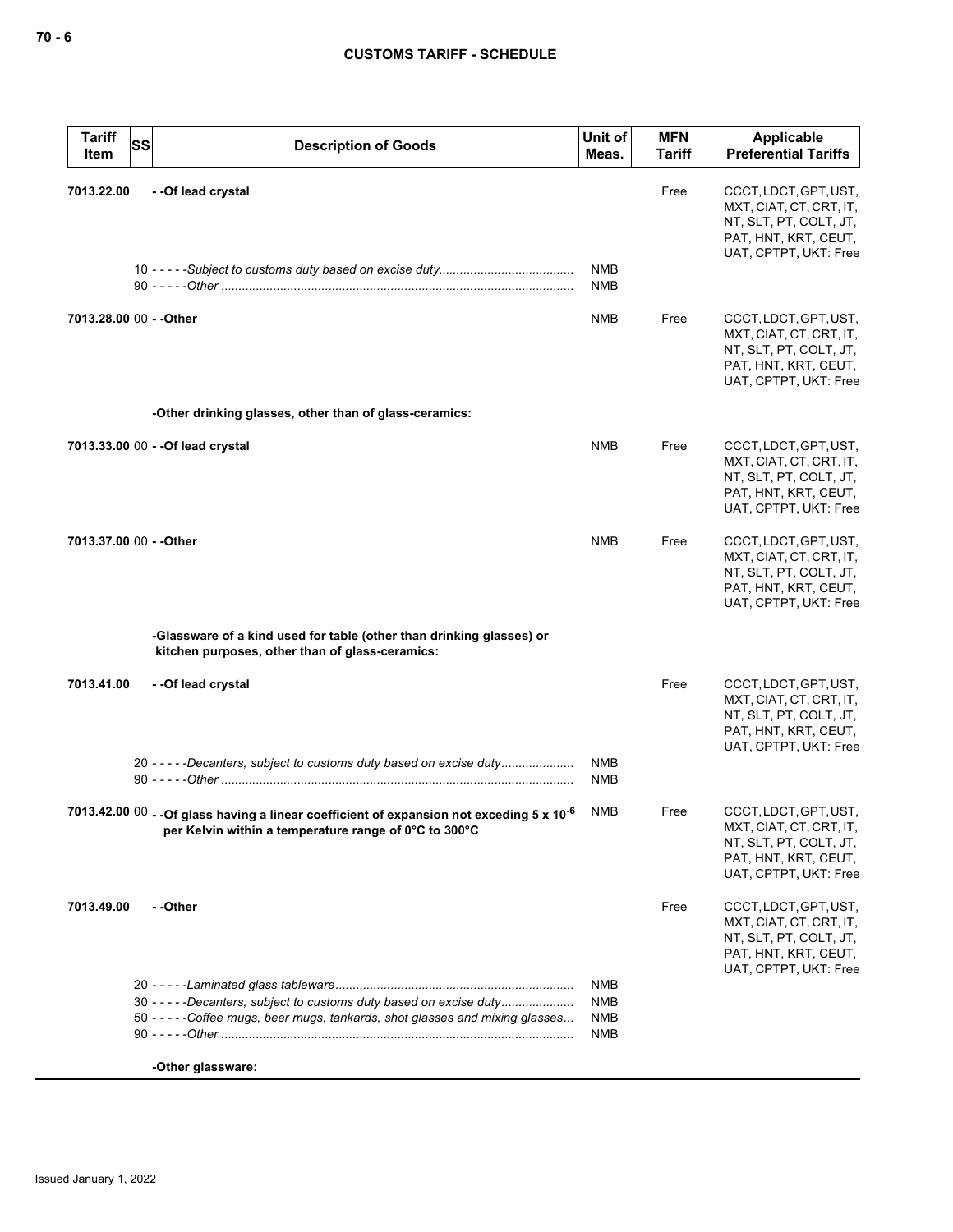| <b>Tariff</b><br>Item | SS<br><b>Description of Goods</b>                                                                                                                                                                                                                                                                                                                                                                                    | Unit of<br>Meas.                | <b>MFN</b><br>Tariff | <b>Applicable</b><br><b>Preferential Tariffs</b>                                                                            |
|-----------------------|----------------------------------------------------------------------------------------------------------------------------------------------------------------------------------------------------------------------------------------------------------------------------------------------------------------------------------------------------------------------------------------------------------------------|---------------------------------|----------------------|-----------------------------------------------------------------------------------------------------------------------------|
|                       | 7013.91.00 00 - - Of lead crystal                                                                                                                                                                                                                                                                                                                                                                                    | <b>NMB</b>                      | Free                 | CCCT, LDCT, GPT, UST,<br>MXT, CIAT, CT, CRT, IT,<br>NT, SLT, PT, COLT, JT,<br>PAT, HNT, KRT, CEUT,<br>UAT, CPTPT, UKT: Free |
| 7013.99.00            | - -Other                                                                                                                                                                                                                                                                                                                                                                                                             |                                 | Free                 | CCCT, LDCT, GPT, UST,<br>MXT, CIAT, CT, CRT, IT,<br>NT, SLT, PT, COLT, JT,<br>PAT, HNT, KRT, CEUT,<br>UAT, CPTPT, UKT: Free |
|                       |                                                                                                                                                                                                                                                                                                                                                                                                                      | <b>NMB</b><br><b>NMB</b><br>NMB |                      |                                                                                                                             |
| 7014.00.00            | Signalling glassware and optical elements of glass (other than those of<br>heading 70.15), not optically worked.                                                                                                                                                                                                                                                                                                     |                                 | Free                 | CCCT, LDCT, GPT, UST,<br>MXT, CIAT, CT, CRT, IT,<br>NT, SLT, PT, COLT, JT,<br>PAT, HNT, KRT, CEUT,<br>UAT, CPTPT, UKT: Free |
|                       |                                                                                                                                                                                                                                                                                                                                                                                                                      | <b>NMB</b>                      |                      |                                                                                                                             |
| 70.15                 | Clock or watch glasses and similar glasses, glasses for non-corrective<br>or corrective spectacles, curved, bent, hollowed or the like, not optically<br>worked; hollow glass spheres and their segments, for the manufacture<br>of such glasses.                                                                                                                                                                    |                                 |                      |                                                                                                                             |
|                       | 7015.10.00 00 -Glasses for corrective spectacles                                                                                                                                                                                                                                                                                                                                                                     | <b>NMB</b>                      | Free                 | CCCT, LDCT, GPT, UST,<br>MXT, CIAT, CT, CRT, IT,<br>NT, SLT, PT, COLT, JT,<br>PAT, HNT, KRT, CEUT,<br>UAT, CPTPT, UKT: Free |
| 7015.90.00 00 -Other  |                                                                                                                                                                                                                                                                                                                                                                                                                      |                                 | Free                 | CCCT, LDCT, GPT, UST,<br>MXT, CIAT, CT, CRT, IT,<br>NT, SLT, PT, COLT, JT,<br>PAT, HNT, KRT, CEUT,<br>UAT, CPTPT, UKT: Free |
| 70.16                 | Paving blocks, slabs, bricks, squares, tiles and other articles of pressed<br>or moulded glass, whether or not wired, of a kind used for building or<br>construction purposes; glass cubes and other glass smallwares,<br>whether or not on a backing, for mosaics or similar decorative<br>purposes; leaded lights and the like; multicellular or foam glass in<br>blocks, panels, plates, shells or similar forms. |                                 |                      |                                                                                                                             |
|                       | 7016.10.00 00 -Glass cubes and other glass smallwares, whether or not on a backing,<br>for mosaics or similar decorative purposes                                                                                                                                                                                                                                                                                    |                                 | Free                 | CCCT, LDCT, GPT, UST,<br>MXT, CIAT, CT, CRT, IT,<br>NT, SLT, PT, COLT, JT,<br>PAT, HNT, KRT, CEUT,<br>UAT, CPTPT, UKT: Free |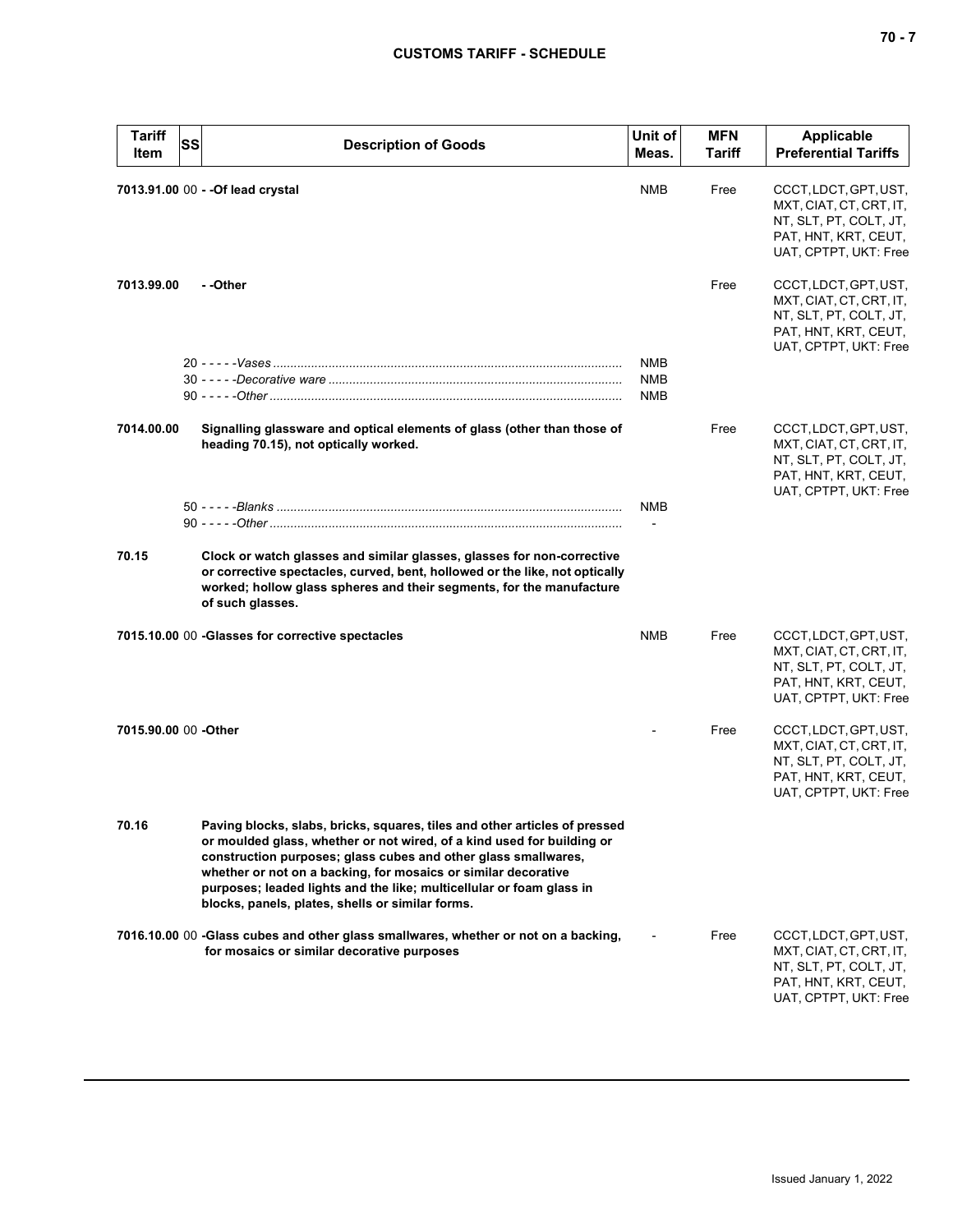| <b>Tariff</b><br>SS<br>Item | <b>Description of Goods</b>                                                                                                                                                                                                                                                                                                                                 | Unit of<br>Meas. | <b>MFN</b><br><b>Tariff</b> | Applicable<br><b>Preferential Tariffs</b>                                                                                   |
|-----------------------------|-------------------------------------------------------------------------------------------------------------------------------------------------------------------------------------------------------------------------------------------------------------------------------------------------------------------------------------------------------------|------------------|-----------------------------|-----------------------------------------------------------------------------------------------------------------------------|
| 7016.90.00 00 -Other        |                                                                                                                                                                                                                                                                                                                                                             |                  | Free                        | CCCT, LDCT, GPT, UST,<br>MXT, CIAT, CT, CRT, IT,<br>NT, SLT, PT, COLT, JT,<br>PAT, HNT, KRT, CEUT,<br>UAT, CPTPT, UKT: Free |
| 70.17                       | Laboratory, hygienic or pharmaceutical glassware, whether or not<br>graduated or calibrated.                                                                                                                                                                                                                                                                |                  |                             |                                                                                                                             |
|                             | 7017.10.00 00 -Of fused quartz or other fused silica                                                                                                                                                                                                                                                                                                        |                  | Free                        | CCCT, LDCT, GPT, UST,<br>MXT, CIAT, CT, CRT, IT,<br>NT, SLT, PT, COLT, JT,<br>PAT, HNT, KRT, CEUT,<br>UAT, CPTPT, UKT: Free |
|                             | 7017.20.00 00 -Of other glass having a linear coefficient of expansion not exceeding<br>5x10 <sup>-6</sup> per Kelvin within a temperature range of $0^{\circ}$ C to 300 $^{\circ}$ C                                                                                                                                                                       |                  | Free                        | CCCT, LDCT, GPT, UST,<br>MXT, CIAT, CT, CRT, IT,<br>NT, SLT, PT, COLT, JT,<br>PAT, HNT, KRT, CEUT,<br>UAT, CPTPT, UKT: Free |
| 7017.90.00                  | -Other                                                                                                                                                                                                                                                                                                                                                      |                  | Free                        | CCCT, LDCT, GPT, UST,<br>MXT, CIAT, CT, CRT, IT,<br>NT, SLT, PT, COLT, JT,<br>PAT, HNT, KRT, CEUT,<br>UAT, CPTPT, UKT: Free |
|                             | $---Other:$                                                                                                                                                                                                                                                                                                                                                 |                  |                             |                                                                                                                             |
| 70.18                       | Glass beads, imitation pearls, imitation precious or semi-precious<br>stones and similar glass smallwares, and articles thereof other than<br>imitation jewellery; glass eyes other than prosthetic articles; statuettes<br>and other ornaments of lamp-worked glass, other than imitation<br>jewellery; glass microspheres not exceeding 1 mm in diameter. |                  |                             |                                                                                                                             |
| 7018.10.00                  | -Glass beads, imitation pearls, imitation precious or semi-precious<br>stones and similar glass smallwares                                                                                                                                                                                                                                                  |                  | Free                        | CCCT, LDCT, GPT, UST,<br>MXT, CIAT, CT, CRT, IT,<br>NT, SLT, PT, COLT, JT,<br>PAT, HNT, KRT, CEUT,<br>UAT, CPTPT, UKT: Free |
|                             | 20 -----Glass beads, of a kind designed for hand-made articles                                                                                                                                                                                                                                                                                              |                  |                             |                                                                                                                             |
|                             | 7018.20.00 00 -Glass microspheres not exceeding 1 mm in diameter                                                                                                                                                                                                                                                                                            | KGM              | Free                        | CCCT, LDCT, GPT, UST,<br>MXT, CIAT, CT, CRT, IT,<br>NT, SLT, PT, COLT, JT,<br>PAT, HNT, KRT, CEUT,<br>UAT, CPTPT, UKT: Free |
| 7018.90.00 00 - Other       |                                                                                                                                                                                                                                                                                                                                                             |                  | Free                        | CCCT, LDCT, GPT, UST,<br>MXT, CIAT, CT, CRT, IT,<br>NT, SLT, PT, COLT, JT,<br>PAT, HNT, KRT, CEUT,<br>UAT, CPTPT, UKT: Free |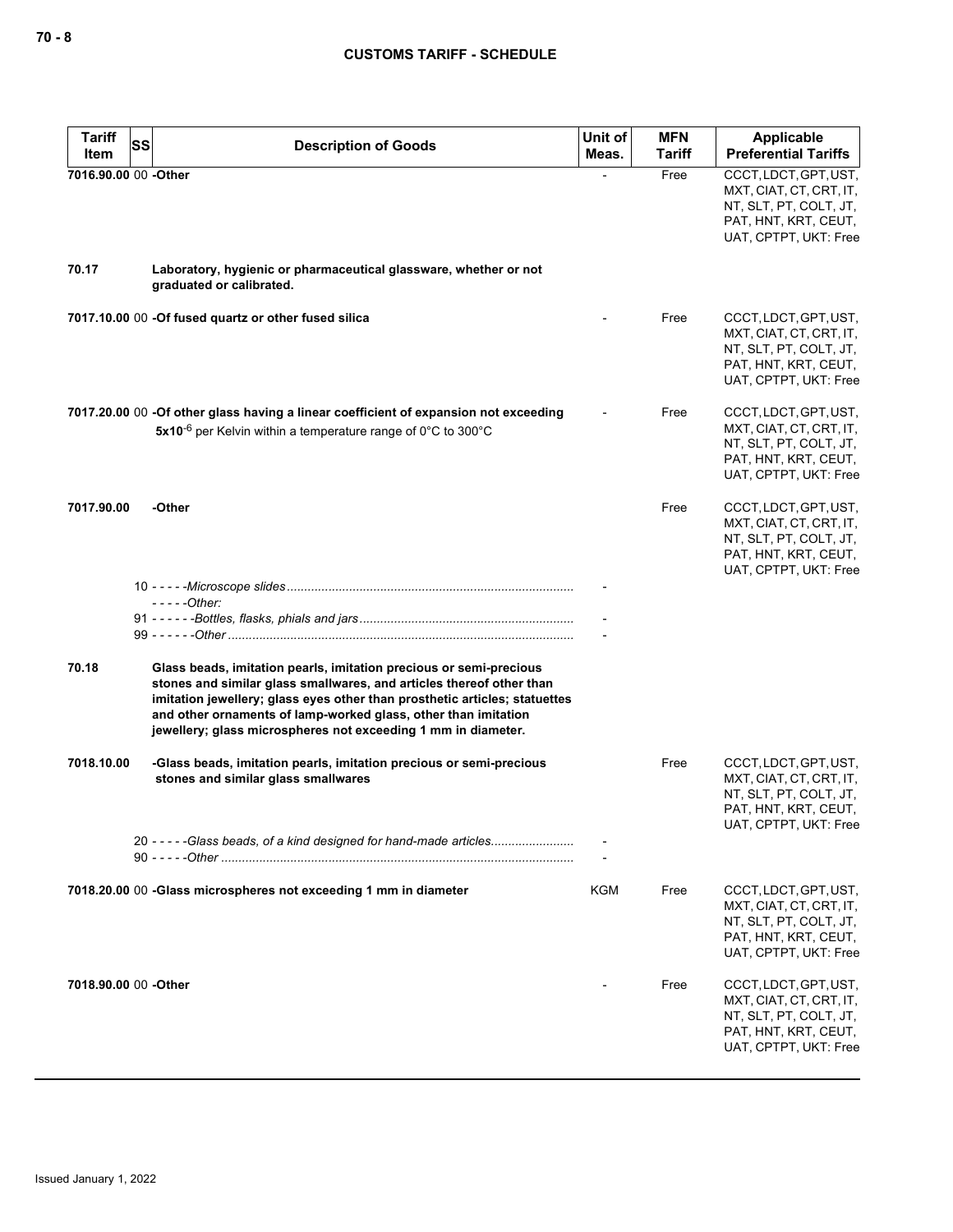| <b>Tariff</b><br>Item   | <b>SS</b> | <b>Description of Goods</b>                                                                              | Unit of<br>Meas. | <b>MFN</b><br><b>Tariff</b> | Applicable<br><b>Preferential Tariffs</b>                                                                                   |
|-------------------------|-----------|----------------------------------------------------------------------------------------------------------|------------------|-----------------------------|-----------------------------------------------------------------------------------------------------------------------------|
| 70.19                   |           | Glass fibres (including glass wool) and articles thereof (for example,<br>yarn, rovings, woven fabrics). |                  |                             |                                                                                                                             |
|                         |           | -Slivers, rovings, yarn and chopped strands and mats thereof:                                            |                  |                             |                                                                                                                             |
|                         |           | 7019.11.00 00 - - Chopped strands, of a length of not more than 50 mm                                    | <b>KGM</b>       | Free                        | CCCT, LDCT, GPT, UST,<br>MXT, CIAT, CT, CRT, IT,<br>NT, SLT, PT, COLT, JT,<br>PAT, HNT, KRT, CEUT,<br>UAT, CPTPT, UKT: Free |
|                         |           | 7019.12.00 00 - - Rovings                                                                                | <b>KGM</b>       | Free                        | CCCT, LDCT, GPT, UST,<br>MXT, CIAT, CT, CRT, IT,<br>NT, SLT, PT, COLT, JT,<br>PAT, HNT, KRT, CEUT,<br>UAT, CPTPT, UKT: Free |
|                         |           | 7019.13.00 00 - - Other yarn, slivers                                                                    | <b>KGM</b>       | Free                        | CCCT, LDCT, GPT, UST,<br>MXT, CIAT, CT, CRT, IT,<br>NT, SLT, PT, COLT, JT,<br>PAT, HNT, KRT, CEUT,<br>UAT, CPTPT, UKT: Free |
|                         |           | 7019.14.00 00 - - Mechanically bonded mats                                                               | <b>KGM</b>       | Free                        | CCCT, LDCT, GPT, UST,<br>MXT, CIAT, CT, CRT, IT,<br>NT, SLT, PT, COLT, JT,<br>PAT, HNT, KRT, CEUT,<br>UAT, CPTPT, UKT: Free |
|                         |           | 7019.15.00 00 - - Chemically bonded mats                                                                 | <b>KGM</b>       | Free                        | CCCT, LDCT, GPT, UST,<br>MXT, CIAT, CT, CRT, IT,<br>NT, SLT, PT, COLT, JT,<br>PAT, HNT, KRT, CEUT,<br>UAT, CPTPT, UKT: Free |
| 7019.19.00 00 - - Other |           |                                                                                                          | <b>KGM</b>       | Free                        | CCCT, LDCT, GPT, UST,<br>MXT, CIAT, CT, CRT, IT,<br>NT, SLT, PT, COLT, JT,<br>PAT, HNT, KRT, CEUT,<br>UAT, CPTPT, UKT: Free |
|                         |           |                                                                                                          |                  |                             |                                                                                                                             |
|                         |           |                                                                                                          |                  |                             |                                                                                                                             |
|                         |           |                                                                                                          |                  |                             |                                                                                                                             |
|                         |           |                                                                                                          |                  |                             |                                                                                                                             |
|                         |           |                                                                                                          |                  |                             |                                                                                                                             |
|                         |           |                                                                                                          |                  |                             |                                                                                                                             |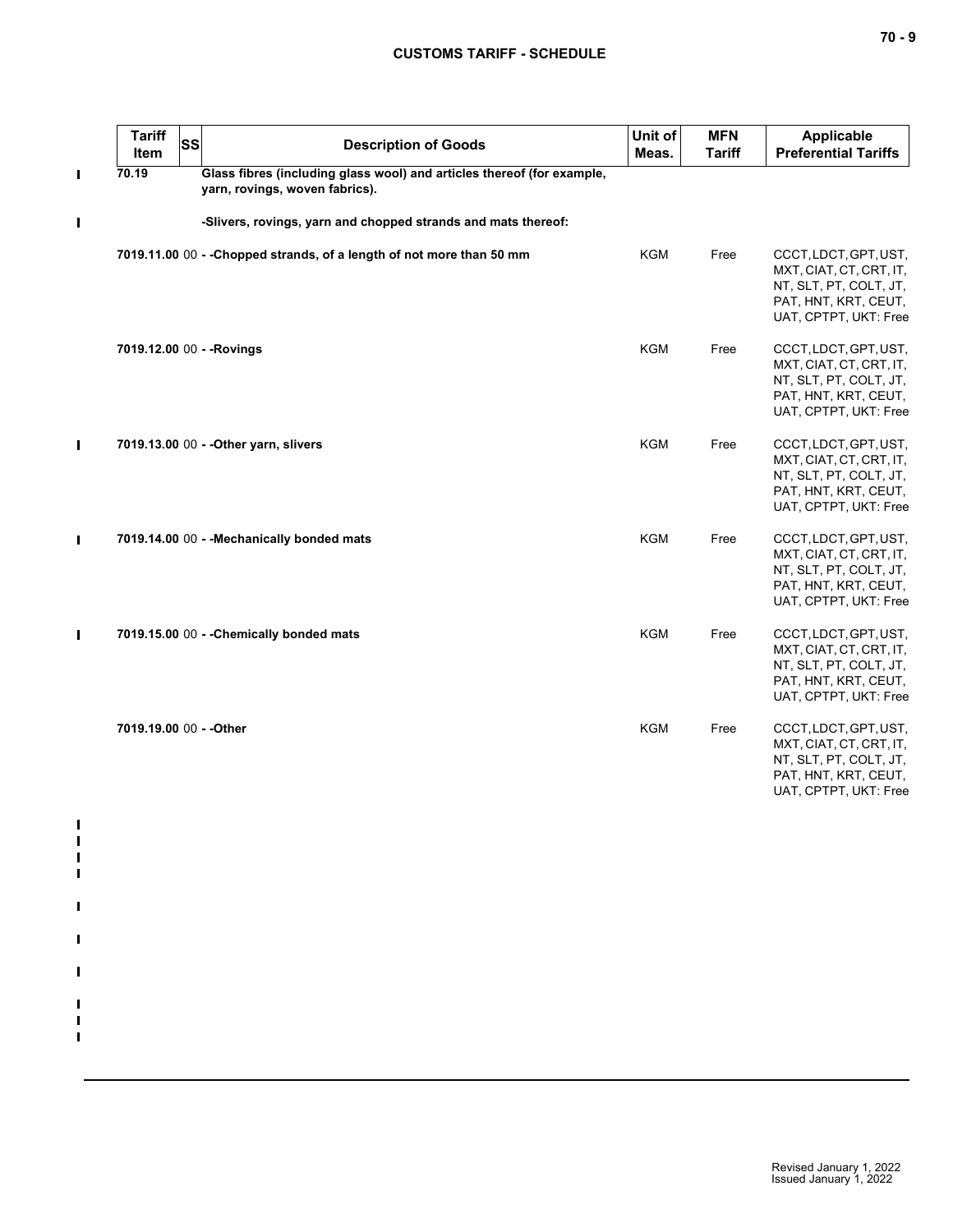|                                 | <b>Tariff</b><br><b>SS</b><br>Item | <b>Description of Goods</b>                                                            | Unit of<br>Meas. | <b>MFN</b><br><b>Tariff</b> | Applicable<br><b>Preferential Tariffs</b>                                                                                                |
|---------------------------------|------------------------------------|----------------------------------------------------------------------------------------|------------------|-----------------------------|------------------------------------------------------------------------------------------------------------------------------------------|
| I<br>I<br>$\mathbf l$           |                                    |                                                                                        |                  |                             |                                                                                                                                          |
| I<br>$\mathbf I$<br>$\mathbf I$ |                                    |                                                                                        |                  |                             |                                                                                                                                          |
| $\mathbf I$                     |                                    | -Mechanically bonded fabrics:                                                          |                  |                             |                                                                                                                                          |
| П                               |                                    | 7019.61.00 00 - - Closed woven fabrics of rovings                                      | <b>KGM</b>       | Free                        | AUT, NZT, CCCT, LDCT,<br>GPT, UST, MXT, CIAT,<br>CT, CRT, IT, NT, SLT, PT,<br>COLT, JT, PAT, HNT,<br>KRT, CEUT, UAT,<br>CPTPT, UKT: Free |
| П                               |                                    | 7019.62.00 00 - - Other closed fabrics of rovings                                      |                  | Free                        | CCCT, LDCT, GPT, UST,<br>MXT, CIAT, CT, CRT, IT,<br>NT, SLT, PT, COLT, JT,<br>PAT, HNT, KRT, CEUT,<br>UAT, CPTPT, UKT: Free              |
| $\mathbf I$                     |                                    | 7019.63.00 00 - - Closed woven fabrics, plain weave, of yarns, not coated or laminated |                  | Free                        | AUT, NZT, CCCT, LDCT,<br>GPT, UST, MXT, CIAT,<br>CT, CRT, IT, NT, SLT, PT,<br>COLT, JT, PAT, HNT,<br>KRT, CEUT, UAT,<br>CPTPT, UKT: Free |
| $\mathbf I$                     |                                    | 7019.64.00 00 - - Closed woven fabrics, plain weave, of yarns, coated or laminated     |                  | Free                        | AUT, NZT, CCCT, LDCT,<br>GPT, UST, MXT, CIAT,<br>CT, CRT, IT, NT, SLT, PT,<br>COLT, JT, PAT, HNT,<br>KRT, CEUT, UAT,<br>CPTPT, UKT: Free |
| П                               |                                    | 7019.65.00 00 - - Open woven fabrics of a width not exceeding 30 cm                    | <b>KGM</b>       | Free                        | AUT, NZT, CCCT, LDCT,<br>GPT, UST, MXT, CIAT,<br>CT, CRT, IT, NT, SLT, PT,<br>COLT, JT, PAT, HNT,<br>KRT, CEUT, UAT,<br>CPTPT, UKT: Free |
|                                 |                                    | 7019.66.00 00 - - Open woven fabrics of a width exceeding 30 cm                        |                  | Free                        | AUT, NZT, CCCT, LDCT,<br>GPT, UST, MXT, CIAT,<br>CT, CRT, IT, NT, SLT, PT,<br>COLT, JT, PAT, HNT,<br>KRT, CEUT, UAT,<br>CPTPT, UKT: Free |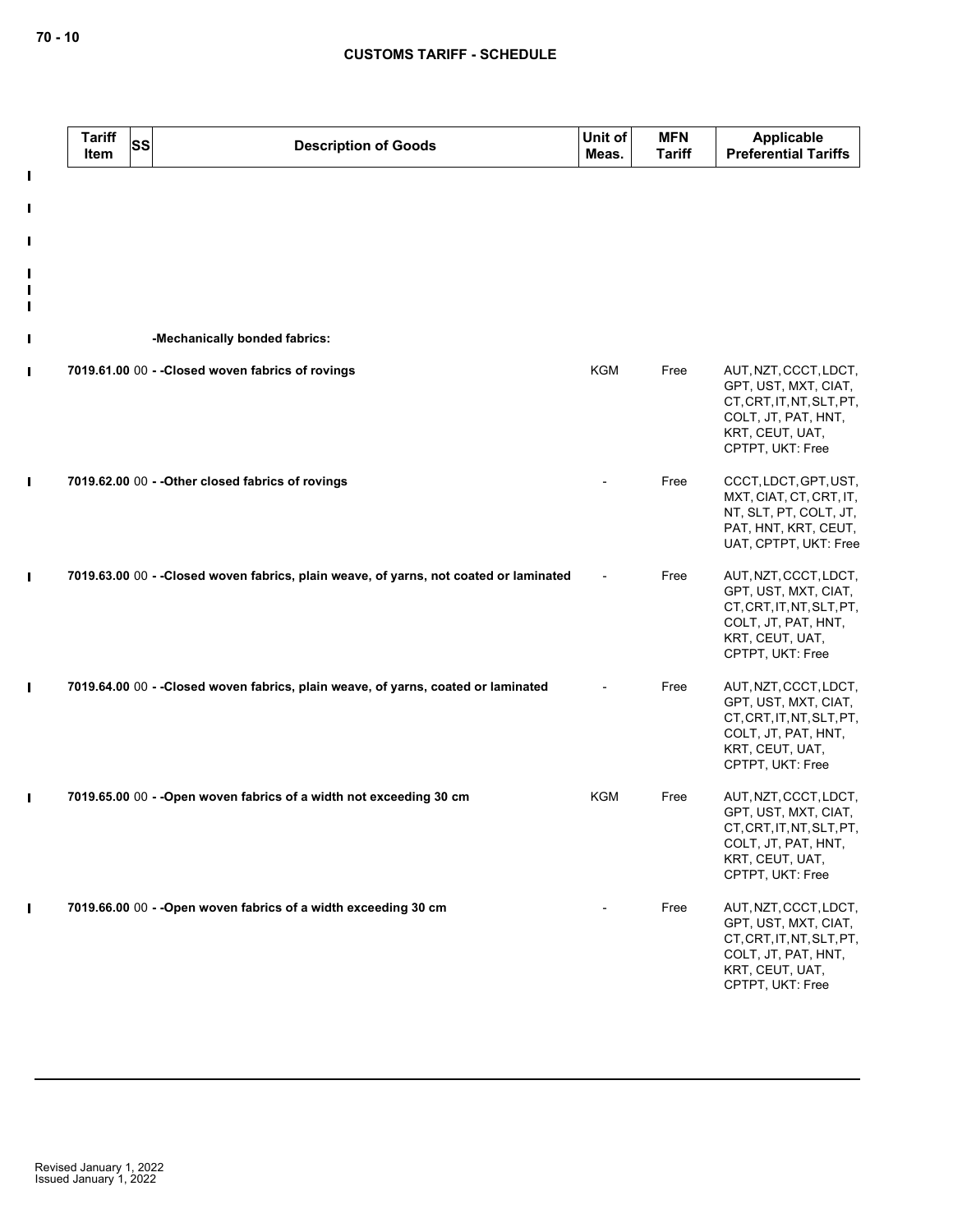|   | <b>Tariff</b><br>Item   | SS<br><b>Description of Goods</b>                                                                                                                                                                                                                                                            | Unit of<br>Meas. | <b>MFN</b><br><b>Tariff</b> | <b>Applicable</b><br><b>Preferential Tariffs</b>                                                                                         |
|---|-------------------------|----------------------------------------------------------------------------------------------------------------------------------------------------------------------------------------------------------------------------------------------------------------------------------------------|------------------|-----------------------------|------------------------------------------------------------------------------------------------------------------------------------------|
|   | 7019.69.00 00 - - Other |                                                                                                                                                                                                                                                                                              |                  | Free                        | AUT, NZT, CCCT, LDCT,<br>GPT, UST, MXT, CIAT,<br>CT, CRT, IT, NT, SLT, PT,<br>COLT, JT, PAT, HNT,<br>KRT, CEUT, UAT,<br>CPTPT, UKT: Free |
|   |                         | -Chemically bonded fabrics:                                                                                                                                                                                                                                                                  |                  |                             |                                                                                                                                          |
| П |                         | 7019.71.00 00 - - Veils (thin sheets)                                                                                                                                                                                                                                                        | KGM              | Free                        | CCCT, LDCT, GPT, UST,<br>MXT, CIAT, CT, CRT, IT,<br>NT, SLT, PT, COLT, JT,<br>PAT, HNT, KRT, CEUT,<br>UAT, CPTPT, UKT: Free              |
|   |                         | 7019.72.00 00 - - Other closed fabrics                                                                                                                                                                                                                                                       |                  | Free                        | CCCT, LDCT, GPT, UST,<br>MXT, CIAT, CT, CRT, IT,<br>NT, SLT, PT, COLT, JT,<br>PAT, HNT, KRT, CEUT,<br>UAT, CPTPT, UKT: Free              |
|   |                         | 7019.73.00 00 - - Other open fabrics                                                                                                                                                                                                                                                         |                  | Free                        | CCCT, LDCT, GPT, UST,<br>MXT, CIAT, CT, CRT, IT,<br>NT, SLT, PT, COLT, JT,<br>PAT, HNT, KRT, CEUT,<br>UAT, CPTPT, UKT: Free              |
|   | 7019.80.00              | -Glass wool and articles of glass wool                                                                                                                                                                                                                                                       |                  | Free                        | CCCT, LDCT, GPT, UST,<br>MXT, CIAT, CT, CRT, IT,<br>NT, SLT, PT, COLT, JT,<br>PAT, HNT, KRT, CEUT,<br>UAT, CPTPT, UKT: Free              |
|   |                         | -----Insulation products:                                                                                                                                                                                                                                                                    | KGM              |                             |                                                                                                                                          |
|   |                         |                                                                                                                                                                                                                                                                                              |                  |                             |                                                                                                                                          |
|   | 7019.90.00              | -Other                                                                                                                                                                                                                                                                                       |                  | Free                        | CCCT, LDCT, GPT, UST,<br>MXT, CIAT, CT, CRT, IT,<br>NT, SLT, PT, COLT, JT,<br>PAT, HNT, KRT, CEUT,<br>UAT, CPTPT, UKT: Free              |
|   |                         |                                                                                                                                                                                                                                                                                              | KGM              |                             |                                                                                                                                          |
|   | 7020.00                 | Other articles of glass.                                                                                                                                                                                                                                                                     |                  |                             |                                                                                                                                          |
|   |                         | 7020.00.10 00 - - - For use in the manufacture of cut or decorated glassware;<br>Glassware having a linear coefficient of expansion not exceeding 5x10 <sup>-6</sup><br>per Kelvin within a temperature range of 0°C to 300°C;<br>Glass inners for vacuum flasks or for other vacuum vessels |                  | Free                        | CCCT, LDCT, GPT, UST,<br>MXT, CIAT, CT, CRT, IT,<br>NT, SLT, PT, COLT, JT,<br>PAT, HNT, KRT, CEUT,<br>UAT, CPTPT, UKT: Free              |